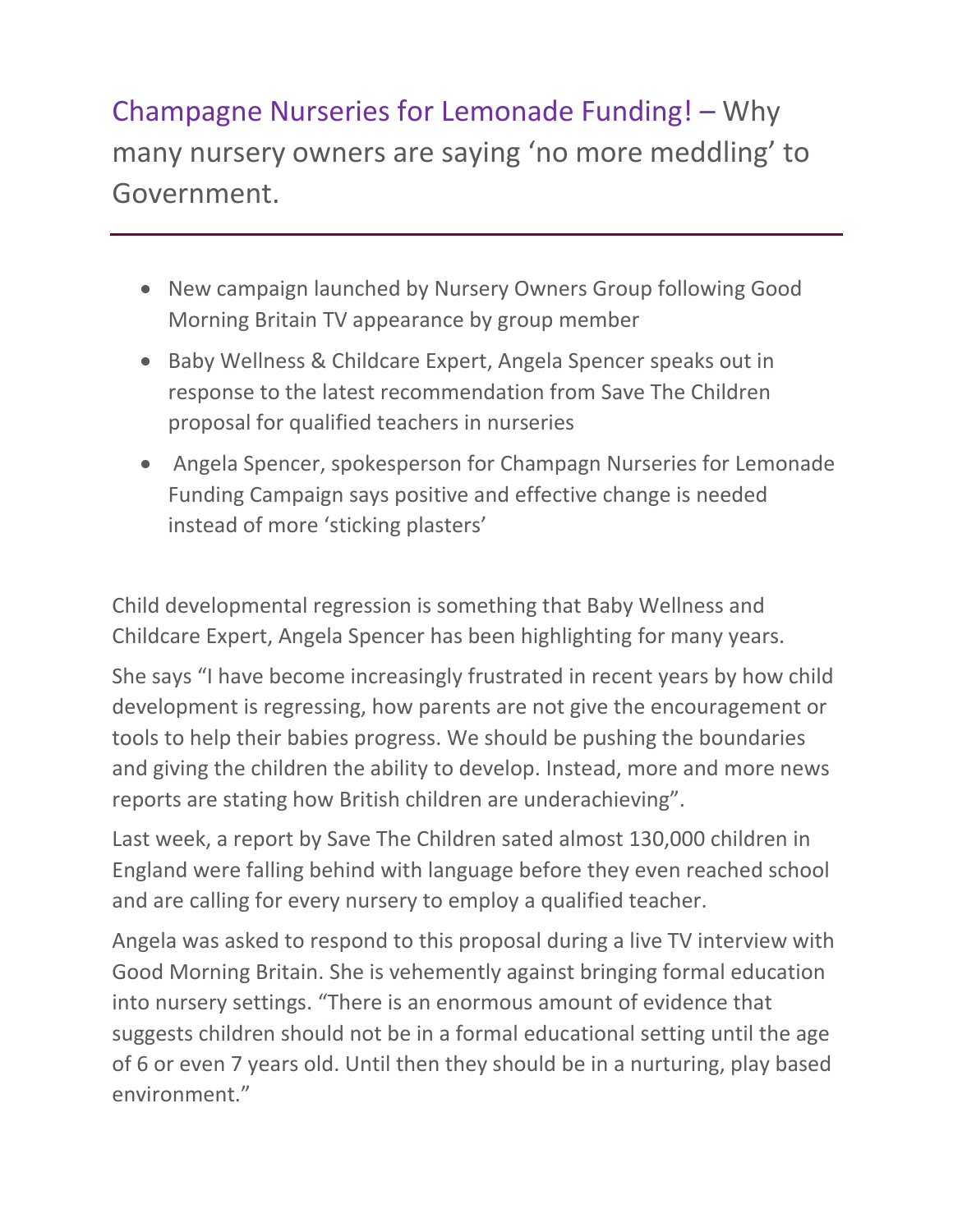"It is clear that the current Government initiative of the EYFS and Free Early Education funding for 3 and 4 year olds is not working. In their response to her letter to the Prime Minister the Department of Education clearly state that 96% of 3 & 4 year olds are now accessing a place, however the developmental achievements continue to fall" Angela adds.

The EYFS (Early Years Foundation Stage) which is a mandatory framework for all early years providers was first introduced by Government in 2008. Since then the Government have spent an undisclosed amount of money undertaking not just one review but 3 in 2011, leading to the 2012 review and again in 2014. However, we continue to see reports of developmental regression.

Childcare is already in crisis with the Free Early Education grossly underfunded, the introduction of pension schemes and now both national minimum wage and national living wage increases without any form of financial support in return. Many settings, and in particular pre-schools face potential closure with the introduction of the new 30hrs Free Childcare policy and most childcare settings would be unable to sustain funding a qualified teacher.

But what does the introduction of a qualified teacher say to the entire childcare profession? It says, you are not qualified enough, you are not good enough and you are not valued enough! The profession is demoralized enough as it is!

What the childcare profession really needs immediately is:

- A complete overhaul of the EYFS with the ability for innovative nurseries to utilize their own programmes such as forest schools, Babyopathy and Montessori
- Childcare to become zero rated for VAT to give an immediate financial support to the profession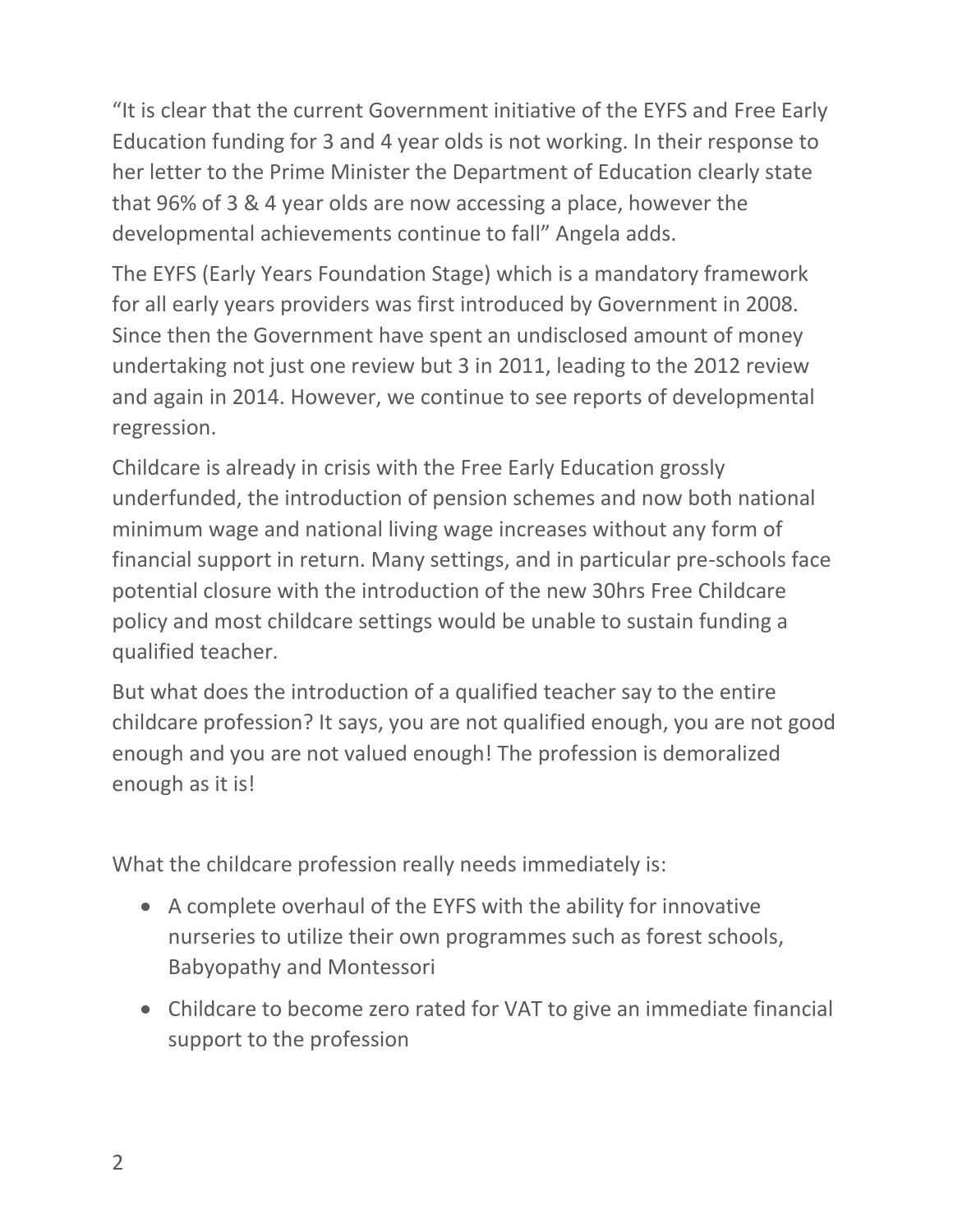- An open and fair review of the FEE funding scheme that shows complete transparency and adequately covers actual expenses and agreed profit margin – the current review is not achieving this
- A review of the childcare qualifications to better educate the existing staff and raise their profile as professionals, as they deserve. A new set of qualifications to entice quality staff in to the profession and a Professional Status Update qualification for existing staff to provide the knowledge and skills necessary to revert the trend of development regression

These points would address the most crucial issues facing childcare:

- Address the constant reports that highlight the continuing regression in child development and remove the need for qualified teachers in what should be a play based environment.
- Remove the immediate financial pressures on the childcare system
- Boost moral and give professional status to those already in the industry

Angela concludes that these are just some of the issues that need addressing in the childcare sector to turn around the constant negative media and reports, but it is a start. The campaign "Champagne Nurseries for Lemonade Funding' is championing these points.

The campaign video can be viewed here: https://www.champagnenurseries.co.uk